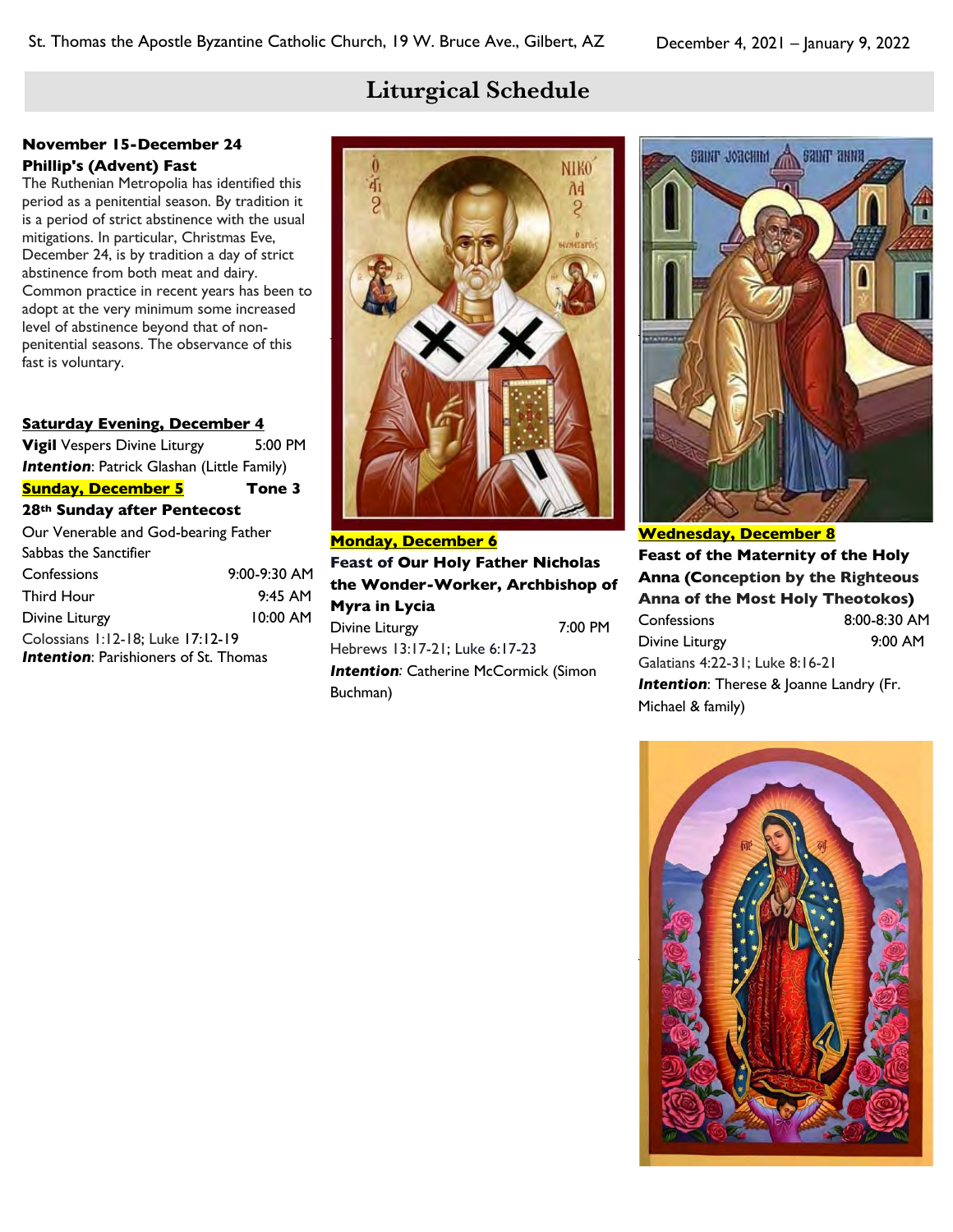# **Liturgical Schedule**



**Saturday Evening, December 11 Vigil** Great Vespers with Communion 5:00 PM Genesis 28:10-17; Ezekiel 43:27-44:4; Proverbs 9:1-11 **Sunday, December 12 Tone 4 Sunday of the Holy Forefathers Feast of Our Lady the Virgin Theotokos of Guadalupe** Confessions 9:00-9:30 AM Third Hour 9:45 AM Divine Liturgy 10:00 AM Colossians 3: 4-11; Hebrews 9:1-7; Luke 14:16-24; Luke 1:39-56

**Intention: Parishioners of St. Thomas** 



**Saturday Evening, December 18 Vigil** Vespers Divine Liturgy 5:00 PM Genesis 14:14-20; Deuteronomy 1:8-11, 15- 17; Deuteronomy 10:14-21 *Intention*: †Helen Ferencz (Al Ferencz) **Sunday, December 19 Tone 5 Sunday of the Holy Ancestors Sunday Before Christmas** Confessions 9:00-9:30 AM Third Hour 9:45 AM Divine Liturgy 10:00 AM Hebrews 11:9-10, 17-23, & 32-40; Matthew 1:1-25

**Intention:** Parishioners of St. Thomas

#### **Friday, December 24**

Vigil of the Nativity Holy Great Martyr Eugenia **Royal Hours of Christmas** 9:00 AM 1st Hour - Micah 5:2-4; Hebrews 1:1-12; Matthew 1:18-25; 3<sup>rd</sup> Hour - Jeremiah (Baruch) 3:35-4:4; Galatians 3:23-29; Luke 2:1- 20; 6th Hour - Isaiah 7:10-16; 8:1-4, 9-10; Hebrews 1:10-2:3; Matthew 2:1-12; 9<sup>th</sup> Hour -Isaiah 9:6-7; Hebrews 2:11-18; Matthew 2:13- 23



**Friday Evening, December 24 Vigil** Great Vespers with Communion 5:00 PM Genesis 1:1-13; Numbers 24:2-3, 5-9, 17-18; Micah 4:6-7; 5:2-4; Isaiah 11:1-10; Jeremiah (Baruch) 3:35-4:4; Daniel 2:31-36, 44-45; Isaiah 9:6-7; Isaiah 7:10-16; 8:1-4, 9-10; Hebrews 1:1-12; Luke 2:1-20

#### **Saturday, December 25**

**Feast of Christmas, the Birth of Our Lord, God, and Savior Jesus Christ** Carol Singing & Christmas Play 9:45 AM Divine Liturgy 10:00 AM Galatians 4:4-7; Matthew 2:1-12 **Intention: Parishioners of St. Thomas** Cookie Exchange in Parish Hall After Liturgy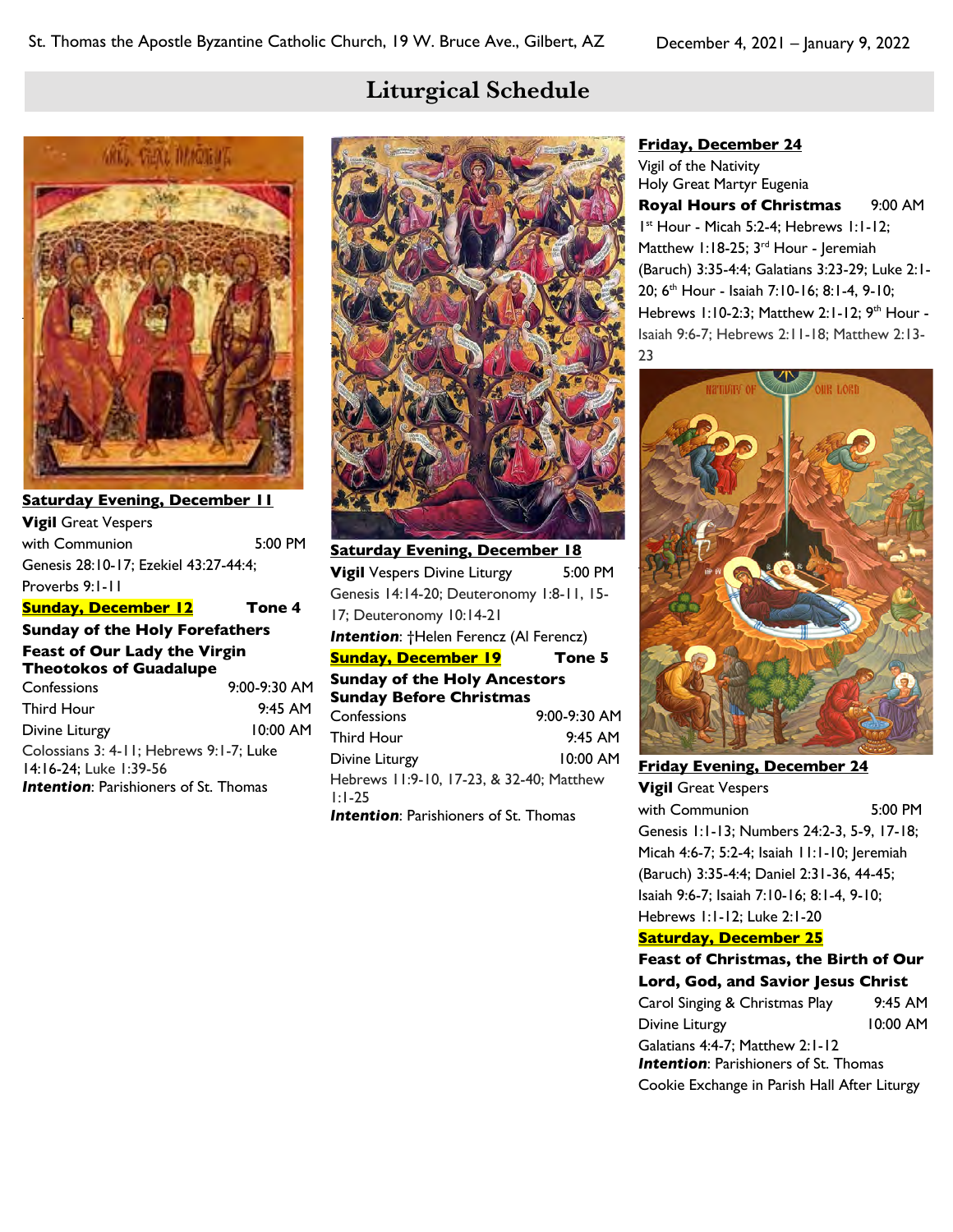# **Liturgical Schedule**

| Carol Singing                                | $9:45$ AM  |
|----------------------------------------------|------------|
| Divine Liturgy                               | $10:00$ AM |
| Galatians 1:11-19; Hebrews 2:11-18; Matthew  |            |
| $2:13-23$                                    |            |
| <b>Intention:</b> Parishioners of St. Thomas |            |

#### **No Fasting from Christmas to Theophany (December 25-January 4)** Every year there is no fasting or abstinence

during the bright period of December 25- January 4. Immediately thereafter, however, January 5, the Vigil Eve day before Theophany, is by tradition a day of strict abstinence from meat and dairy products.

| <b>Saturday Evening, January I</b>            |              |
|-----------------------------------------------|--------------|
| <b>Vigil</b> Vespers Divine Liturgy           | 5:00 PM      |
| <b>Intention: +Helen Ferencz (Al Ferencz)</b> |              |
| <b>Sunday, January 2</b>                      | Tone 7       |
| <b>Sunday Before Theophany</b>                |              |
| <b>Pre-festive Day of Theophany</b>           |              |
| Our Holy Father Sylvester, Pope of Rome       |              |
| Confessions                                   | 9:00-9:30 AM |
| Carol Singing                                 | $9.45$ AM    |
| Divine Liturgy                                | $10:00$ AM   |
| 2 Timothy 4:5-8; Mark 1:1-8                   |              |

**Intention:** Parishioners of St. Thomas



**Sunday, December 26 Tone 6 Sunday after the Nativity Post-festive Day of the Nativity Commemoration of the Holy and Righteous Joseph the Betrothed, David the King, And James the Brother of God Synaxis of the Theotokos and Ever-Virgin Mary** Confessions 9:00-9:30 AM



**Friday Evening, December 31 Vigil** Great Vespers with Communion 7:00 PM Genesis 17:1-2,4,5-7,8,9-10,11-12,14; Proverbs 8:22-30; Proverbs 10:31-11:12 Colossians 2:8-12; Hebrews 7:26-8:2; Luke 2:20-21,40-52; Luke 6:17-23 **Saturday, January 1**

**Feast of the Circumcision of Our Lord, God, and Savior Jesus Christ/Our Holy Father Basil the Great, Archbishop of Caesarea in Cappadocia**